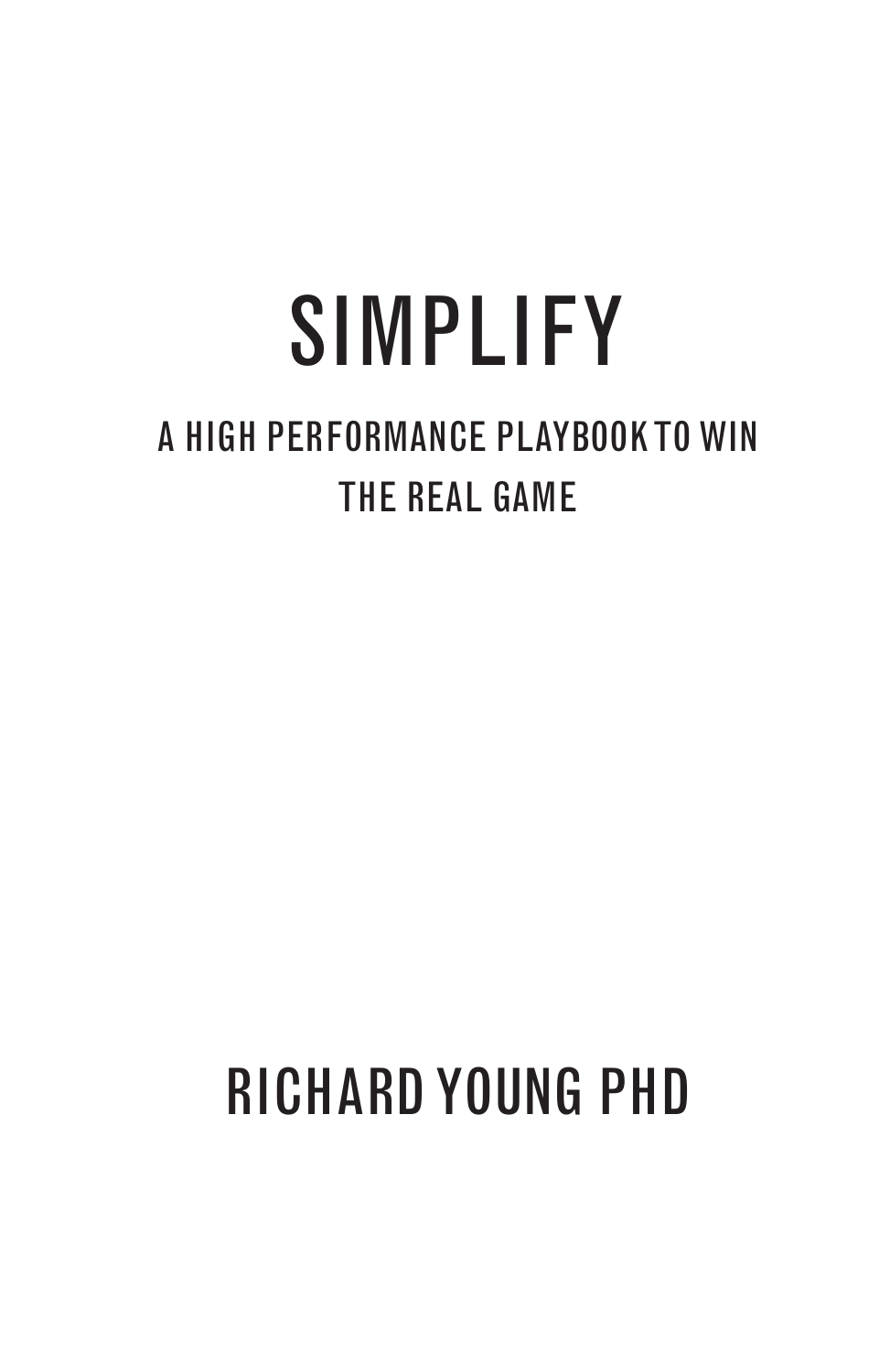## INTRODUCTION THE QUEST BEGINS

#### **The Puzzle**

Duff Gibson was a wrestler in high school. He was a far better fighter than me – stronger, with more stamina and better technique.

My sport was cycling, and I worked my way into the Canadian team for the 1988 Olympics. At the first team meeting in Seoul, I was tackled from behind and wrestled to the ground. It was Duff – there, not as a wrestler, but as a future youth Olympian. After a hug, he said, 'I will get to the Olympics, and I will win.'

Clear and confident, he asked me to coach him in cycling when we got home. I was still racing, so couldn't do so, but I watched Duff's name move up the cycling ranks over the next few years.

Then I heard he had moved into rowing and was nationally ranked.

In 1992 I had the opportunity to do a PhD in Calgary, where Duff, now a nationally ranked speedskater, also lived. With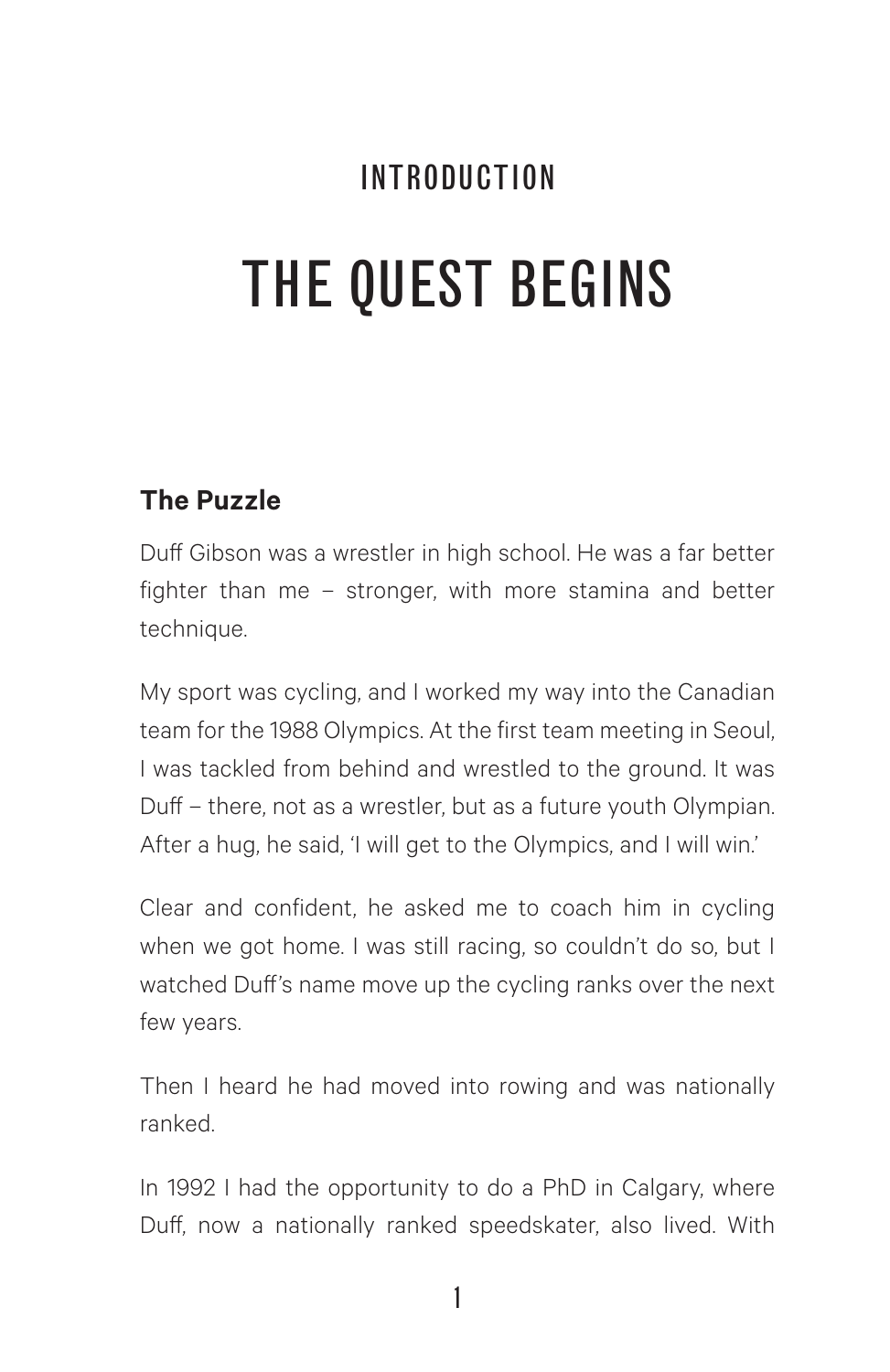his Olympic dream burning bright, Duff had switched sports again. And, once more, he made the national team.

I have never seen anyone train harder, smarter or with more commitment. His whole essence was pointed to the Olympic performance. Duff didn't just follow a training programme; he created a performance system he could use in any context.

Next, Duff saw an opportunity in bobsleigh and became one of the top drivers in the country. At the same time, the sport of skeleton racing was evolving and added to the Olympics in 2002. Duff moved to skeleton, racing headfirst down steep tracks at speeds of up to 130 kilometres per hour. He applied his performance system to the new sport, winning the world championship in his third year, then taking the Olympic gold medal at Turino in 2006. At the age of 39, Duff was the oldest individual gold medallist in Winter Olympic history.

And then, having proved what he'd told me in Seoul, he retired.

Duff showed me that excellence comes from understanding and being grounded in your personal high performance system. That high performance means layering specialist skills and focusing on what matters. He taught me that knowing what works best for you enables success in new environments and adventures.

Moving between sports, Duff was never starting from zero. Ninety per cent of his effort went into finding and polishing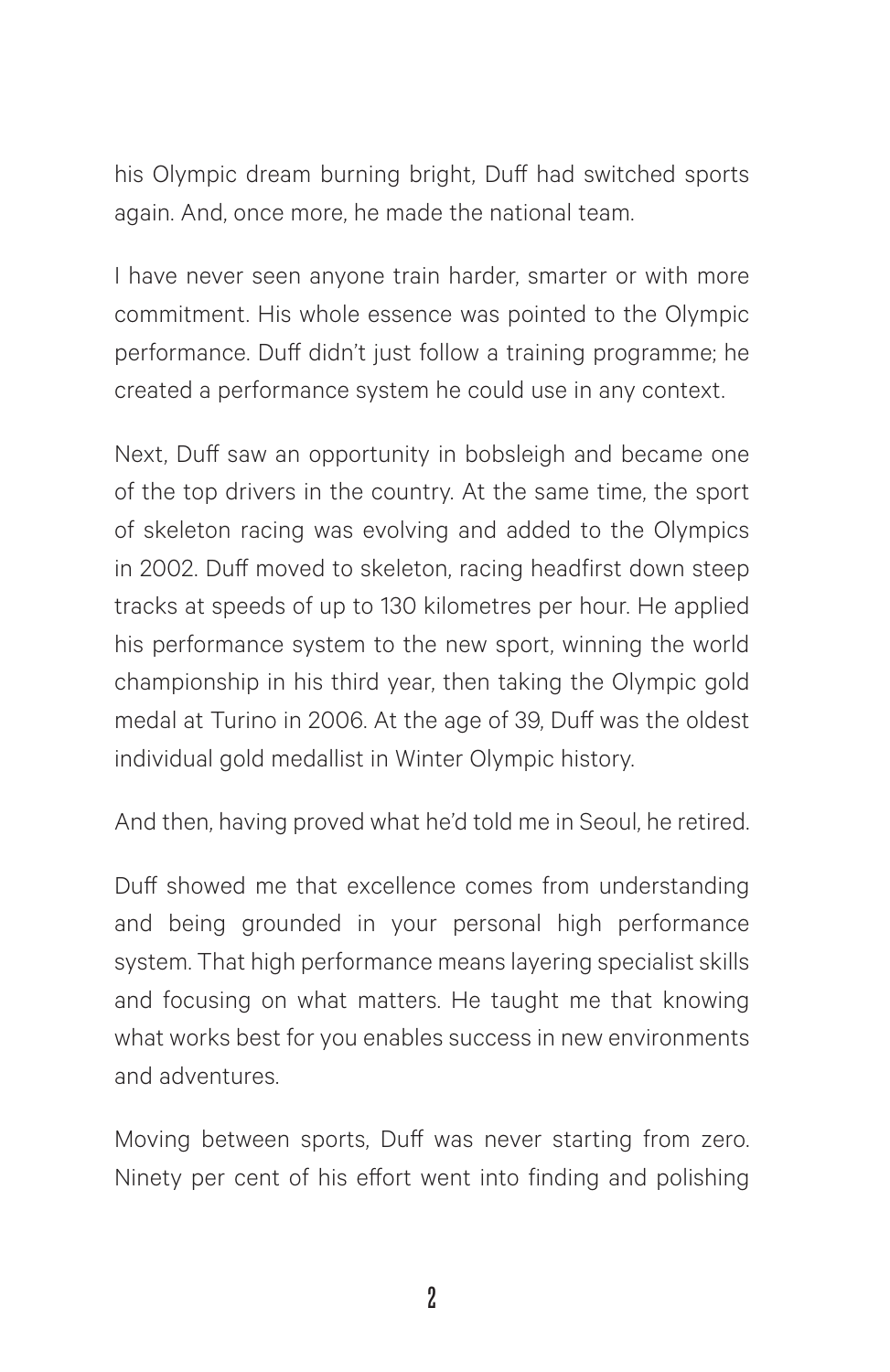#### INTRODUCTION

his performance system, leaving ten per cent to adapt to a new context.

Inspired by Duff and his clear-sighted ability, I have spent thirty years focused on the performance systems behind people, teams and organisations.

Each of us can develop such a system. The purpose of high performance is not to be a great skeleton athlete, cyclist, sailor, hockey player or rugby captain, but to be a high performer in life. That is the real game.

High performance can feel like a giant complex puzzle that requires years of experimentation with no guarantee of a successful outcome. A win is more likely when the performance system is solved correctly to deliver a performance on precisely the right day. In sport, we call this the peak.

Performance is contextual – for some athletes, it means a medal, while for a coach, it may be the development of a new athlete. A scientist may find success through discovery and a leader through a high-performing team dynamic. Your win will have a deep meaning specific to you. You

High performance can feel like a giant complex puzzle that requires years of experimentation with no guarantee of a successful outcome.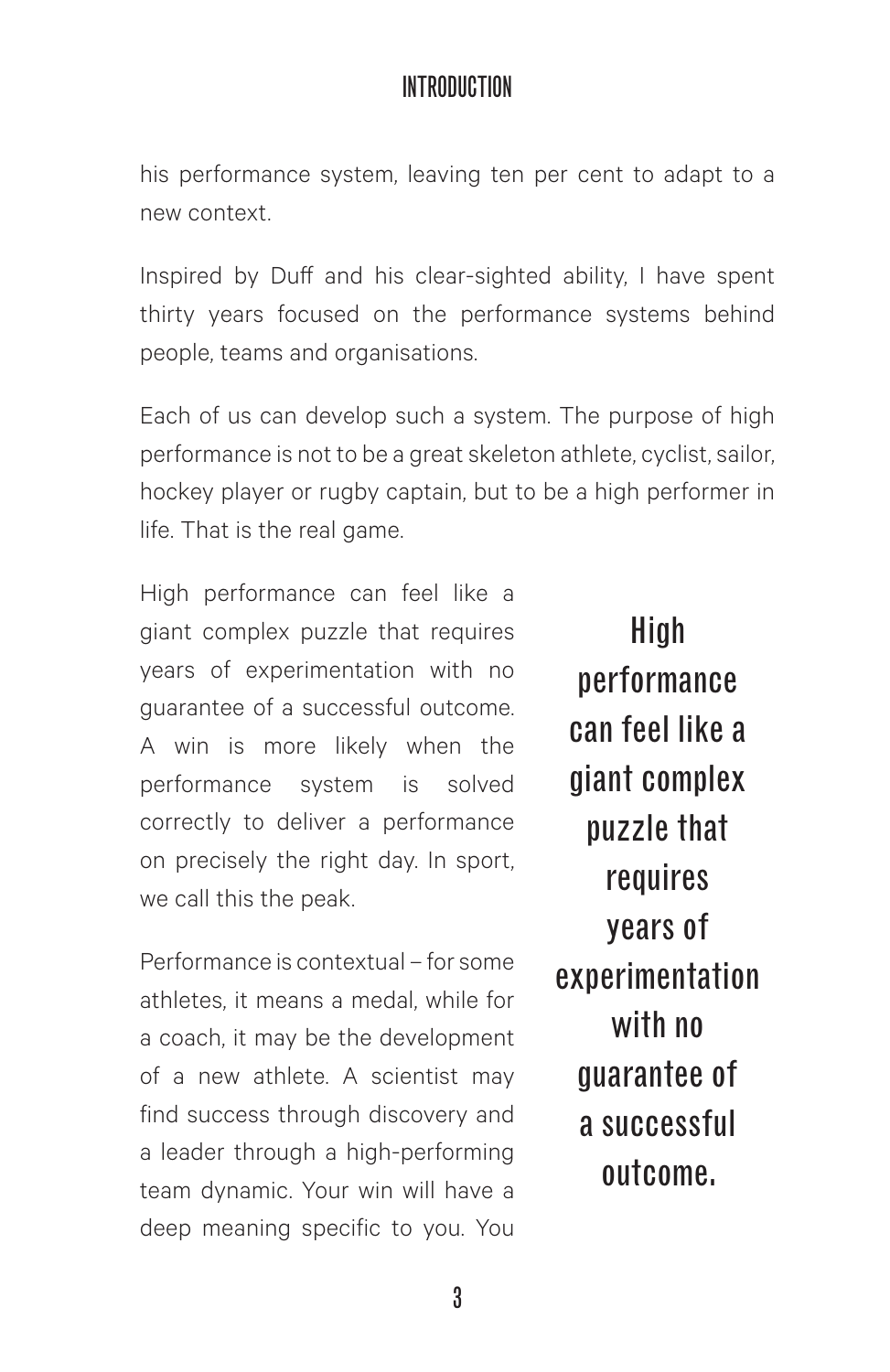will be busy trying to uncover and optimise your performance system.

My youngest son Leo arrived home from a class gift exchange at primary school with a bag of thousands of puzzle pieces. 'Dad,' he said, 'Can we build this puzzle?' 'Sure, what is the picture?' 'I don't know. There is no box, so let's just start.' We began by laying down the edges and corners, then finding pieces that went together. After several hours, Leo said, 'Wow, now I know why they put the picture on the box!'

For most people, this is exactly how high performance evolves – from a giant bag of puzzle pieces. Some pieces we know well, some we have seen others do, others we have read about, and many come from what we are told is the way to high performance. Our coach may tell us what the edges are (sleep and good nutrition). We may learn that the other teams are using plyometrics, but we don't know where it fits.

At first sight, the options seem overwhelming – and they are. There are so many books on high performance, training, mindset and nutrition that it is impossible to build one picture. And anyway, the pictures conflict. Each new approach, supplement or technique looks like an essential piece to add. We struggle to find the magic missing piece that holds it all together. Most athletes I have raced with, worked with and met are eager to add that crucial piece, but to do so, they must continually experiment to discover which elements work. The unseen picture grows more and more complicated.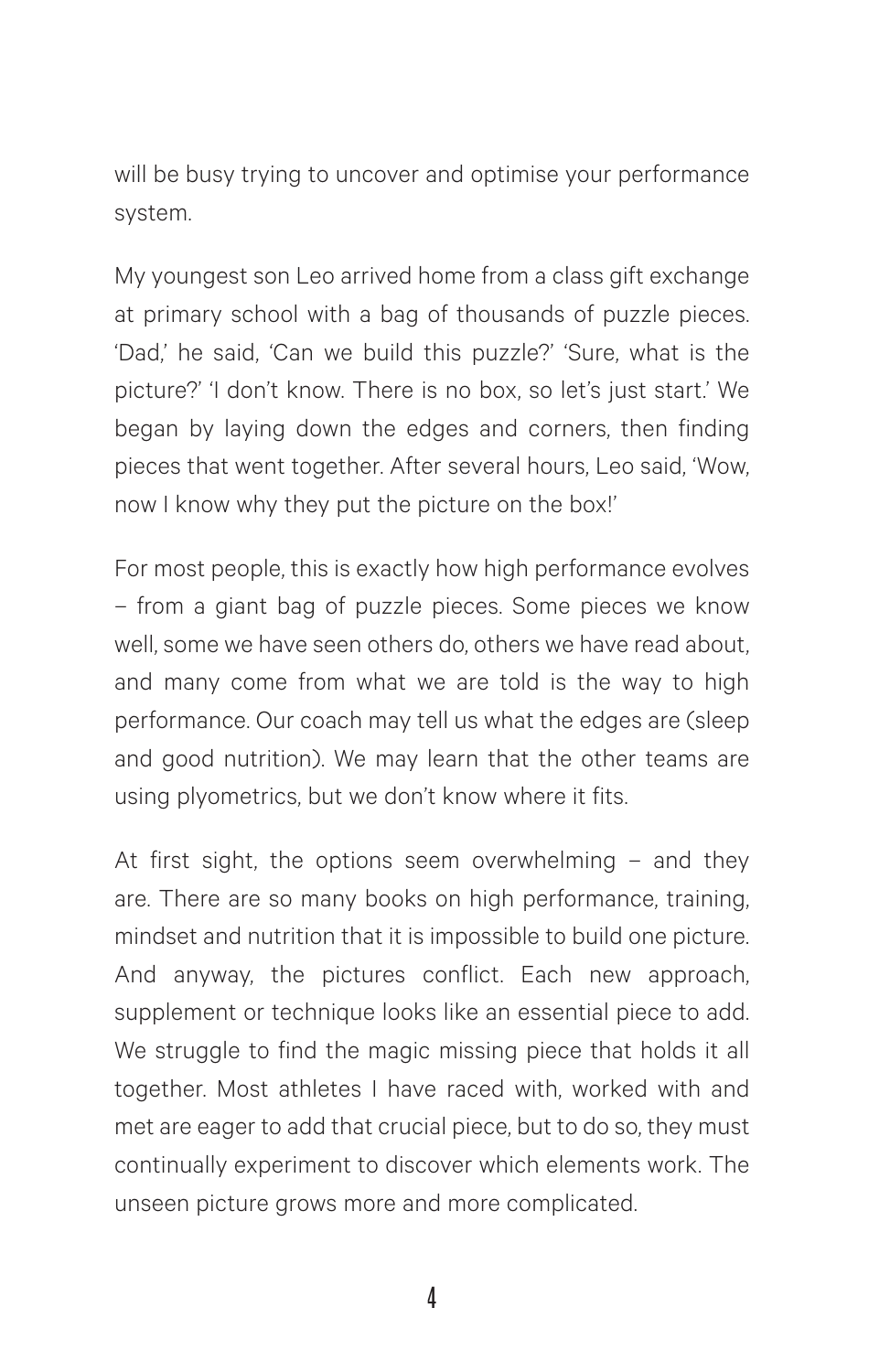#### INTRODUCTION

And if that's not enough, we must also attend to the ticking stopwatches on the puzzle. The event is coming on a set day, time and place, and they can't be late. Many sports require a physical body that can handle training and recovery, and most athletes have only four to eight years at the highest level of their game.

Solving the puzzle is me telling my son, 'OK Leo, you need to finish this as fast as you can tonight because you won't be interested by next week.'

In some cases, best practice would be to find the box. While that approach is critical in fields such as engineering and the sciences, in high performance sport, fitting into someone else's picture of success can be too slow and too late. We need to uncover our own performance system first and build it quickly. Once it is clear, we will have our own best practice.

But to solve the unknown, we need best principles to build a performance system. Best principles beat best practice. It's like finding the corners and the edges first, as without them, there is no starting point.

Best principles beat best practice.

Performance and expertise are contextual. A violin virtuoso in a sail boat with no training is not an expert sailor. But with the right principles, likely found in their system of music expertise, the violinist can know where to start – or at least know what questions to ask.